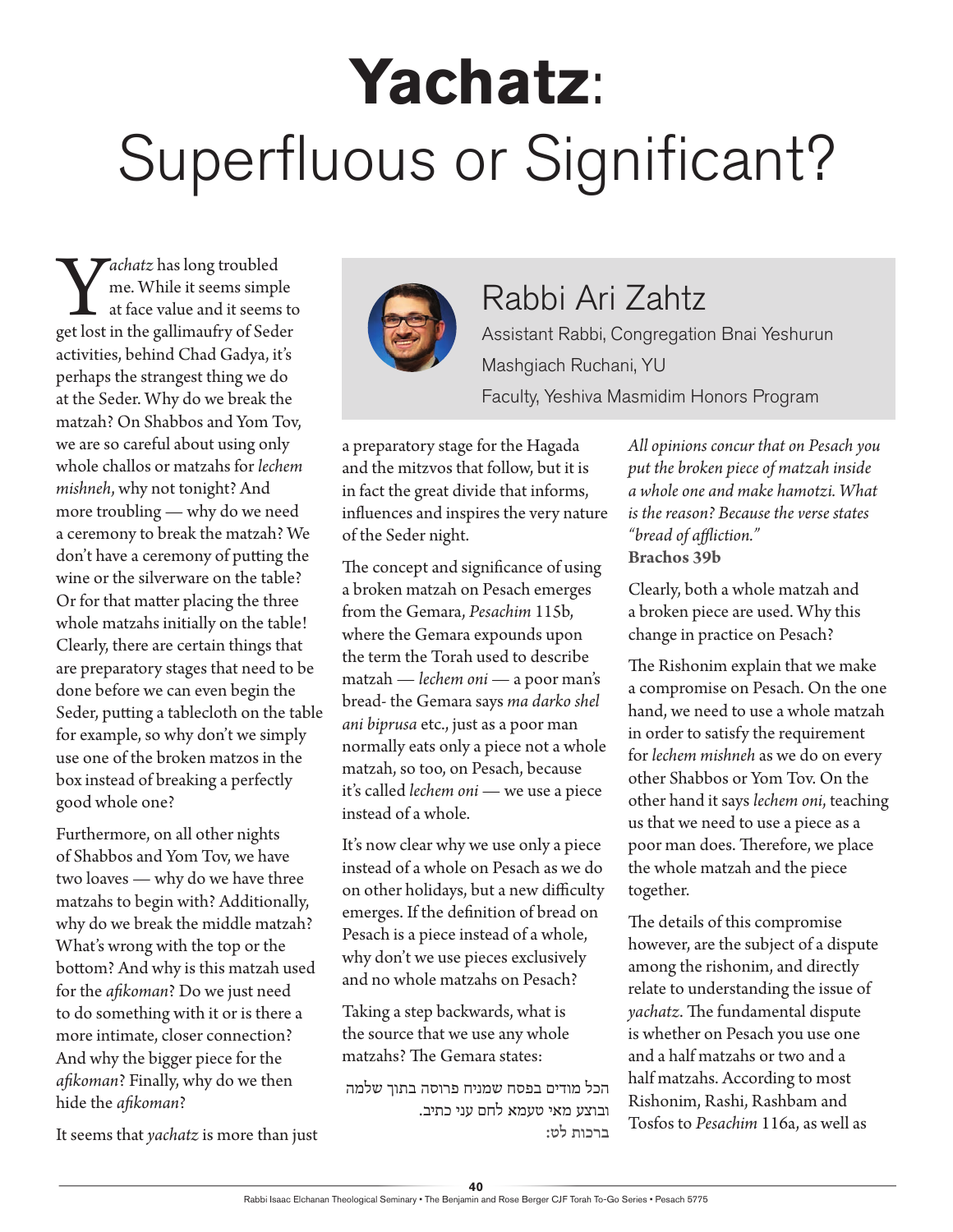Rosh, *Pesachim* 10:30, you need two and a half matzahs. You use the broken piece for the bracha of *Achilas Matzah*, the aspect of the eating of the matzah that is unique to Pesach and you use the two whole matzahs for the bracha of Hamotzi. The aforementioned Gemara in *Brachos* seems to indicate that Hamotzi on Seder night can't be inferior to other holidays when we make the bracha on *lechem mishneh*, two whole loaves. In practice, this means we hold all of the matzahs during the first bracha of Hamotzi so that we have a full *lechem mishneh* with the top and the bottom and we drop the bottom one to focus on the broken piece during the second bracha of *achilas Matzah*.

However, the Rambam disagrees. In *Hilchos Chametz UMatzah* (8:6) the Rambam writes that you take two whole matzahs and break one of them (obviously not the middle one) and put the piece together with the whole and make the bracha of Hamotzi. The Rambam proceeds, in uncharacteristic style, to ask a question on himself: why don't you need two whole loaves, as is normally required on Shabbos and Yom Tov? The Rambam explains that since the Torah uses the term *lechem oni,* on Pesach we act like the poor man. Just like a poor man uses a piece, so too, we use a piece for Hamotzi on Pesach.

A fascinating *machlokes* thus emerges. According to Rashi, the halachic requirement of *lechem oni* is an added requirement to the standard *lechem mishneh* requirement and therefore, in order to satisfy both, we need to add a matzah. According to the Rambam, however, the two requirements are in fact conflicting and the requirement of using a broken piece on Pesach reveals to us that in fact there is no obligation to have *lechem mishneh* on Pesach.

Therefore, we have only one and a half matzahs.

The Vilna Gaon in his *Biur HaGra* to *Shlulchan Aruch*, *Orach Chaim* 473:4, points out that the Rambam is appealing in the sense that it is difficult to explain that *lechem oni*, the requirement to have poor man's bread actually requires us to use more matzah than usual. It certainly seems more logical to assume that it would decrease the number of matzahs we use from two to one. However, one must still understand according to the Rambam, if there is no requirement of *lechem mishneh* then why do we even need to have one whole matzah, just use two broken pieces and mimic the life of the poor man even more accurately?!

There is an additional *machlokes* between Rashi and the Rambam related to *yachatz* that may come as a bit of a surprise and we need to understand if it in fact relates to the previous *machlokes*. They in fact argue when to do *yachatz* (interesting that everyone seems to agree that it's irrefragable that we don't simply start out the night with a broken piece, and there must be a formal breaking of the matzah). The *Beis Yosef*, *Orach Chaim*, no. 473, explains that according to Rashi, the matzah is broken immediately prior to Maggid following *karpas*. The Rambam, however, disagrees. He writes that after you wash *netilas yadayim*, you break the matzah (*yachatz*) and only then do you make Hamotzi. You do *yachatz* after Maggid not before!

In truth, the Rambam's opinion is quite compelling. Once it is a given that we don't start off the night with a prebroken matzah—wouldn't the most logical time to prepare it for use for *achilas matzah* be immediately prior to

eating it—why would we do it before Maggid? Maggid has nothing to do with the matzah. Why not wait until you need it and then break it and prepare it for the bracha on eating the matzah?

It appears that a fundamental *machlokes* exists between Rashi and the Rambam as to the function of *yachatz* vis-a-vis the obligation to have a broken matzah at the Seder. The Rambam understands that the obligation to have *lechem oni* is part of the mitzvah of eating the matzah. Therefore, we demonstrate the aspect of it being a poor man's piece after Rabban Gamliel's statement explaining why we have matzah, and immediately before we are going to eat the matzah.

Rashi, however, disagrees and understands that *lechem oni* is not a halacha that informs the nature of eating the matzah on the Seder night. Rather, it relates to the overall experience of the night, of reliving the experience of slavery and redemption. We relive the experience throughout Maggid. As such, when do we break the matzah? Not just right before Maggid, but before *Ha Lachma Anya* — the paragraph in which we announce that this is the bread that was eaten by our forefathers **in Egypt**. This is a very different reason than the one given in the Rabban Gamliel paragraph where we proclaim that this is the matzah that was eaten as our forefathers **left Egypt**, because they were hurried and unable to let the dough rise and could only eat matzah.

Both reasons for eating matzah are true and each has a different role in the Seder. The *machlokes* about when to perform *yachatz* is about which aspect of *lechem oni* we want to stress when we break the matzah.

The issue about the nature of *lechem*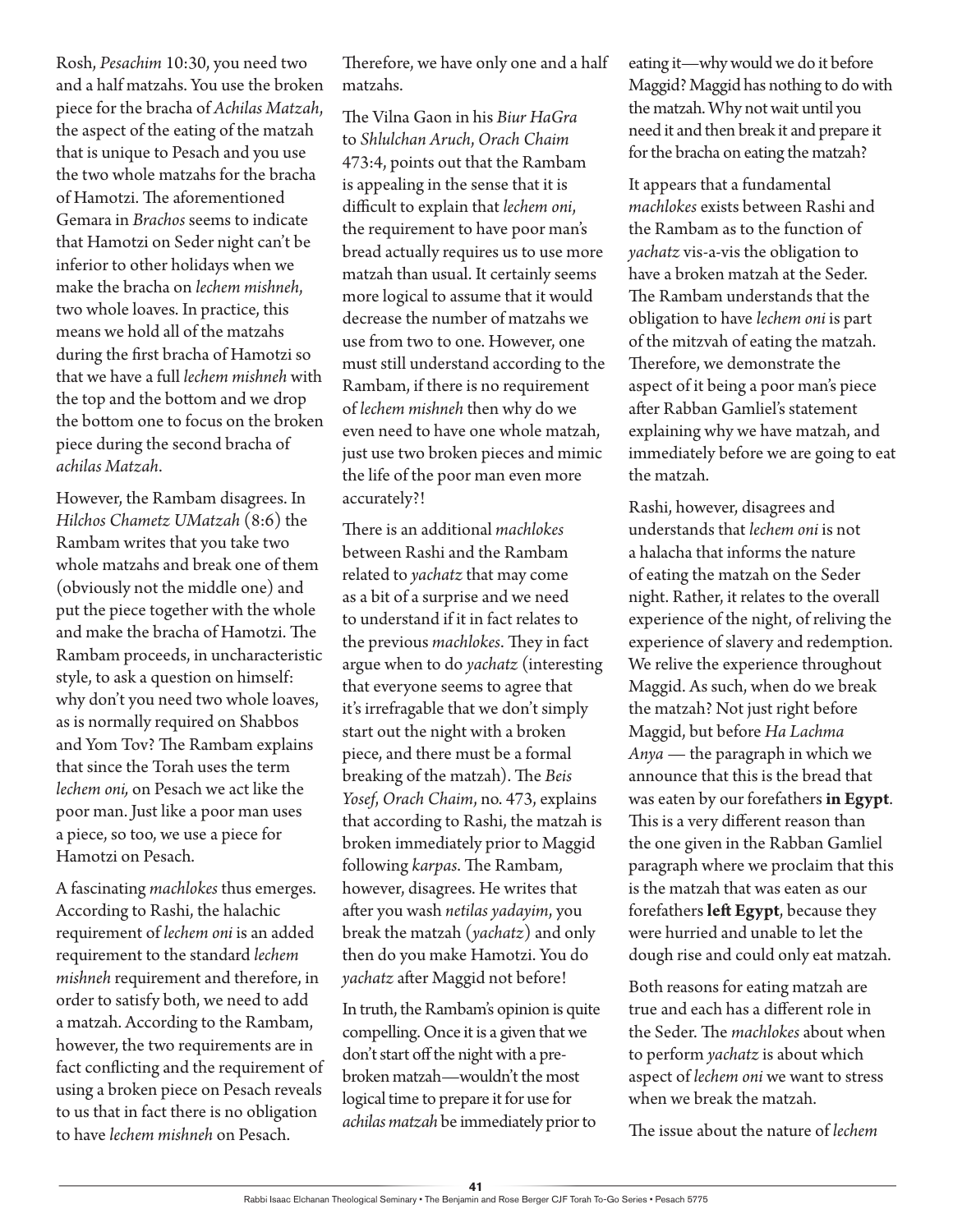*oni* seems to hinge on the second interpretation that Chazal derive from *lechem oni*. In the very same *sugya* (topic of discussion) where the Gemara states that *lechem oni* refers to a broken piece, the Gemara states that *lechem oni* refers to *lechem sheonim alav devarim harbeh*, the bread upon which many things are said. Rambam understands that both derivations relate solely to the mitzvah of eating matzah on the Seder night. In order to fulfill the mitzvah of matzah, we need to describe why we eat the matzah — as we do in the Rabban Gamliel paragraph — because we left Mitzrayim in a hurried manner. When eating the matzah, we also must fulfill the second *drasha* of taking a broken piece, like poor man's bread. Therefore, the Rambam says that we break the matzah at the point immediately following Rabban Gamliel's declaration before we make the bracha on the matzah because that's when it becomes relevant. There would be no additional benefit to breaking the matzah before Maggid than if we did so before the seder!

Rashi also understands that the

two derivations work together but that *lechem sheonim alav devarim harbeh* refers to the Hagada — to the mitzvah of *sippur yetzias Mitzrayim* (recounting the Exodus). We must recite the Hagada over matzah and the type of matzah upon which we need to recite the Hagada is the broken piece of matzah — the poor man's bread. The broken piece of matzah relates to the experience of leaving Mitzrayim that is so essential to the Seder night. Therefore, the logical place to break the matzah is right before the Hagada and even more precisely, immediately before we say *Ha Lachma Anya*, where we actually describe how the matzah relates to the experience of being enslaved in Egypt and in the end being redeemed.

Why don't we begin the night with the broken matzah? Why do we need a ceremony to break the matza? According to both opinions, the breaking of the matzah is an essential part of the mitzvah because the Seder night is about experience. It is about reliving and appreciating the past. A ceremony highlights that it is not accidental that we have a broken

piece of matzah at the seder. It's not because someone leaned too hard on the matzah while passing the karpas around the table, but because we need to demonstrate that there is an aspect of matzah as it relates to the night of the Seder that reminds us of our poor status in Egypt and to where we have risen.

This also explains why we use one or more whole matzahs together with the broken piece. It is not only because of the *lechem mishneh* aspect but because there is more to matzah than just the broken piece. We juxtapose the broken to the whole reflecting the dual nature of matzah — our poor status and our redemption.

We have now answered several of our questions, but we still have some questions remaining:

- Why do we break the middle matzah? What's wrong with the top or the bottom?
- Why is this matzah used for the *afikoman*? Do we just need to do something with it or is there a more intimate, closer connection?
- Why the "bigger half"- or more

## matzah? What's wrong with the top or the bottom? • Why is this matzah used for the

• Why do we break the middle

afikoman? Why the "bigger half"or more precisely "bigger piece" for the *afikoman*?

• Why do we hide the *afikoman*?

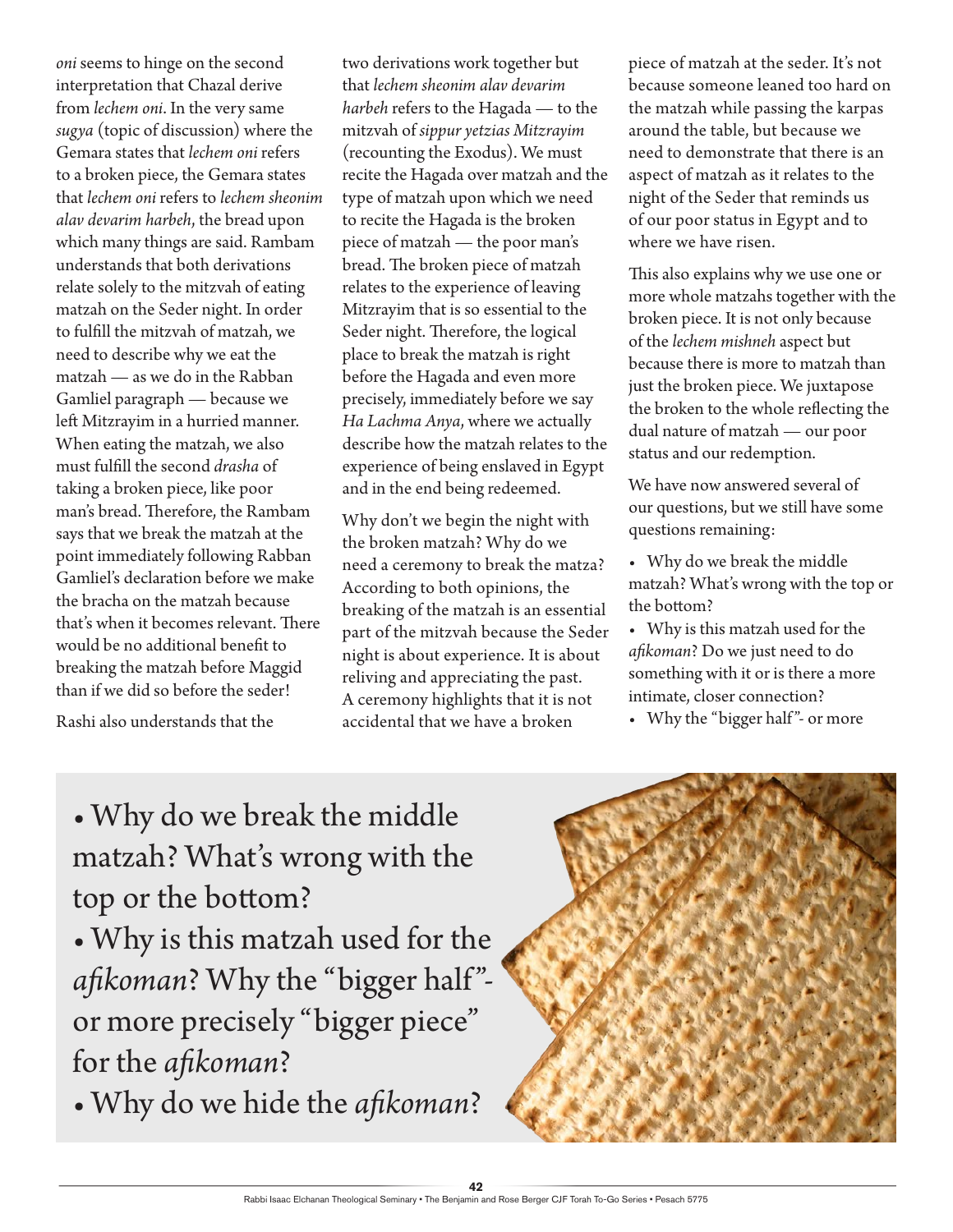precisely "bigger piece" for the *afikoman*?

• Why do we then hide the *afikoman*?

I would like to offer what I hope is not only a comprehensive answer for all of these questions, but a deeper level of understanding of all the questions we've asked and to understand how *yachatz* as a whole is in fact the great divide, an essential part of our Seder experience.

Certainly, there is a relationship between the two halves of the matzah. The smaller part we will use for the mitzvah of matzah and the larger part, we put away and hide for the *afikoman*, the climax of the seder, which stands instead of the korban Pesach and represents that *geulah* we hope and pray and yearn for. But the depth of the relationship and the journey from slavery to redemption needs to be better understood.

In his book entitled *The Pursuit of Perfect*, Dr. Tal Ben-Shahar explains that the path to happiness in life is not always the one we plan or wish for. We all hopefully have goals and aspirations — personally, communally and nationally. We have a picture in our mind's eye of where we want to get to and what we want to achieve in life. We also all, presumably, want to live happy lives.

The crux of the book relevant to our topic is the role of failure in life. Nobody likes to fail or make mistakes in life, but different people react

We must learn to fail and pass that lesson on to the next generation as well.

differently when things don't go quite right. There are those perfectionists for whom failure has no role in reaching the pinnacle they are striving for. The ideal path to reach the goal is the shortest, most direct path — a straight line. Anything that comes up along the way and impedes progress towards the goal is unwelcome — it is an obstacle to reaching a goal.

But there can be someone else who has the exact same goal — no less ambition in life, but he or she understands that realistically, failure is an inevitable part of the journey — the "optimalist" (not optimist, but optimalist). He realizes that the optimal realistic journey is not a straight line, but rather some sort of imperfect irregular spiral that moves upward. While ultimately, this person will reach his or her goal, the knowledge that there will inevitably be deviations along the road is ever present. Success gives us satisfaction, but it is failures that make us flourish.

For the perfectionist, achieving the goal is the only thing that is of import. The process of getting there is meaningless. It is simply a necessary component of reaching the goal. The journey involves avoiding obstacles, mistakes and pitfalls that could slow down and get in the way of reaching the peak. There is no enjoyment in the process, nor can there be, because the only perceived source of happiness is reaching the milestone. The optimalist, who may very well be reaching and striving to the exact same goal differs in that he can value the journey as well. The path that leads to the destination can be filled with detours, some desirable, others not. But much of life is the journey, not the destination, and it is that which is learned, appreciated and taken in along the path that may have a larger

long-term effect on one's outlook, one's new goals or aspirations, than actually arriving at the destination.

Failure is not just inevitable on the road to success — it is essential to achieving success. We have two options in life: "learn to fail, or fail to learn." But we don't have a choice. We must learn to fail and pass that lesson on to the next generation as well.

The hand of G-d in this world is often hidden. We picture for ourselves as individuals or for our children a beautiful scene of serenity and happiness. We picture for Am Yisrael, on a national level, a beautiful serene peaceful destiny. Yet all too often, the reality does not match the picture. Things don't go so perfectly or smoothly, there are speed bumps or even giant boulders thrown in our path that we could never have or would have wanted to imagine, but now the reality of life is that we must deal with what we are dealt. Why G-d does it we can never know, but that He wants to see how we learn from our failures or from obstacles we face is our responsibility and mission.

As a nation, just look at our Pesach story, the story of the Exodus from Egypt. Talk about an irregular spiraling pattern to eventually reach a destination! Forty years in the desert. Let's put this in perspective. From Cairo, Egypt to Yerushalayim is 264 miles. Buffalo, NY is farther from Washington Heights than that, and neither Cairo nor Yerushalayim are border cities. How long should it have taken? A week, and if moving slowly a little longer. Yet it took 40 years! And whenever we are in exile, it's the same thing. There's a long journey, a painful one. Certainly our current exile from after the destruction of the Second Beis Hamikdash until today has seen